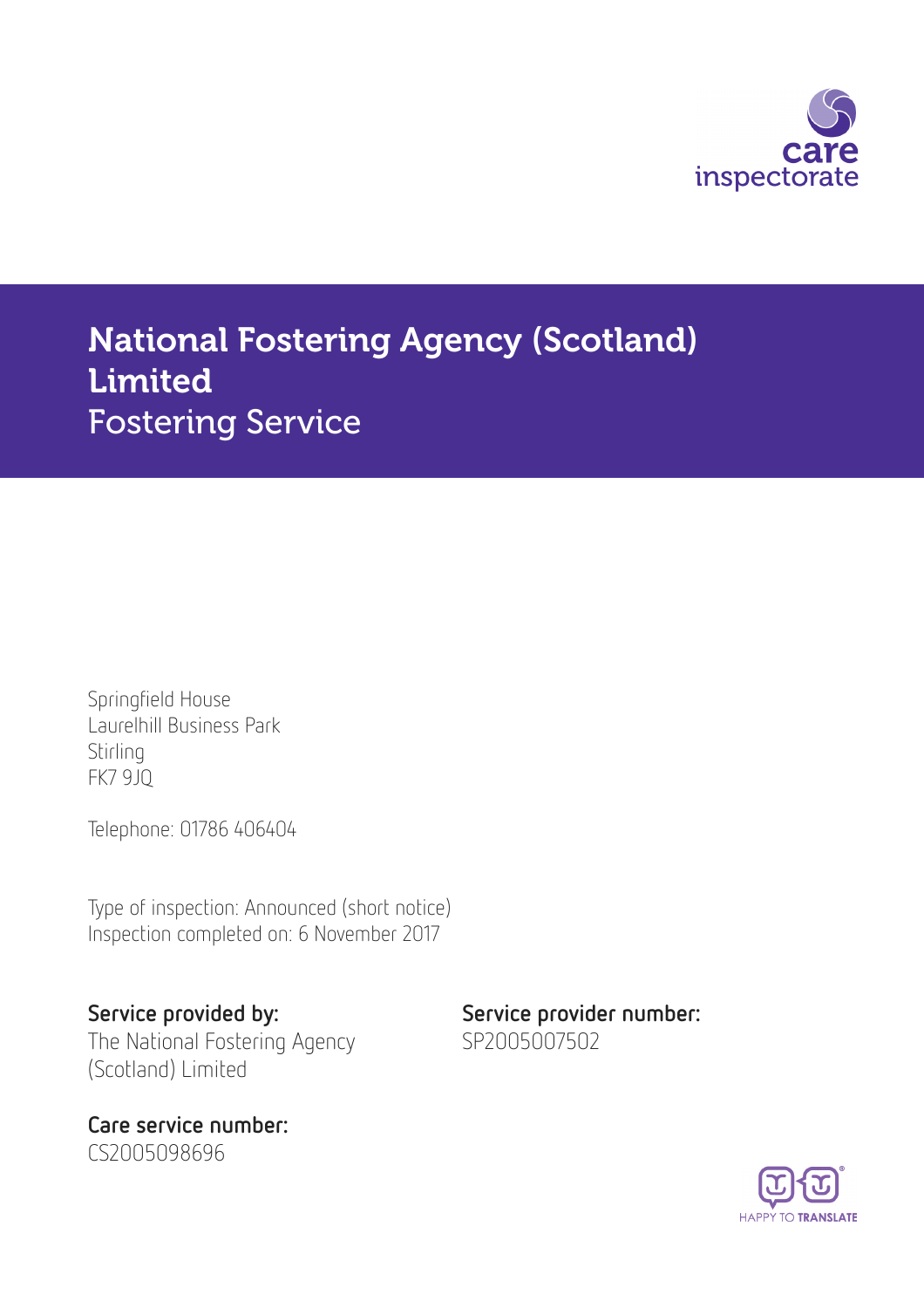#### About the service

National Fostering Agency (Scotland) Ltd is an independent company owned by the National Fostering Agency Group. The service has been registered with the Care Inspectorate since the Care Inspectorate was formed in 2011. It was previously registered with the Care Commission. National Fostering Agency (Scotland) Ltd provides a family placement service for children and young people aged from 0 to 18 years who are assessed as in need of alternative family care. The agency recruits and supports carer families to provide a range of fostering placements to children including, permanent, long terms, interim and short break.

During 2016, the service recruited 11 new fostering families. However 11 fostering families stopped fostering for various reasons meaning there was no net increase or decrease in fostering capacity. Demand for the service remains high and as at 31 December 2016 a total of 132 foster carer households were looking after 186 children and young people.

The service aims to provide a high standard of training and support to foster carers to enable them to be well equipped to meet the needs of children and young people placed with them. It recognises the need for not only a placement with a substitute family, but for that placement to achieve the desired outcome of the child's plan, whether that is rehabilitation, permanence or moving to independence.

As the findings of this inspection are based on a sample of children and young people, inspectors cannot assure the quality of experience for every service user.

The Care Inspectorate regulates care services in Scotland. Information about all care services is available on our website at [www.careinspectorate.com](http://www.careinspectorate.com)

#### What people told us

We spoke with three foster carer families individually and four children who were looked after by them. We spoke with a further group of foster carers and heard their views by attending the foster carer conference which took place during the inspection.

Foster carers told us that they were happy about the quality of support they received. Training was reported to be of a good quality although carers reported that there needed to be more availability in local areas. Foster carers noted that the Carers Academy training increased their confidence in meeting children's needs.

"The NFA training we receive is very high quality. I have completed the Carer Academy which gives a deeper understanding of the courses offered and stronger confidence to deal with children's issues."

Information about children's needs was usually available in advance of children being placed, supporting the foster carer to make decisions about their capacity to meet those needs. Foster carers felt well informed about the child's plan and were supported by the agency to raise any issues.

Foster carers felt the service listened to them through their Supervising Social Worker, the recently re established support groups, Annual Reviews and the Carer's Forum.

"Any issues or queries I have raised at supervision are always actioned by my SSW (Supervising Social Worker and she will get back to me very quickly"

Generally foster carers saw the service as forward looking with a clear aim of improvement.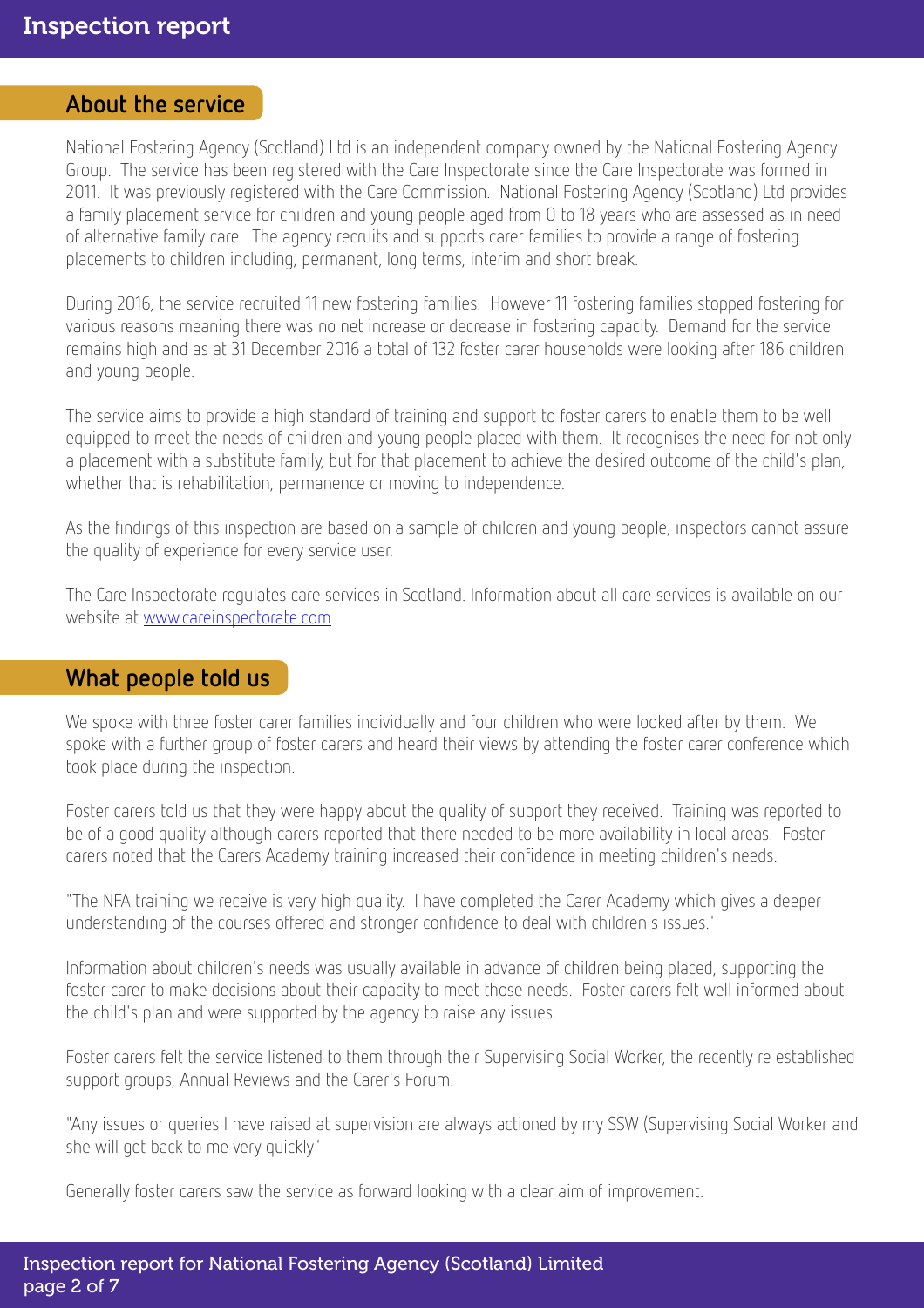"The service is good and always seems to be looking at ways to improve."

We spoke with four looked after children who told us how the fostering family helped them to stay healthy, do well at school and keep in touch with their families.

Some young people told us:

"It's really good here"

"We are healthy - we eat fruit, we walk a daily mile at school and we go to bed and get good sleep."

## Self assessment

The service had not been asked to complete a self assessment in advance of the inspection. We looked at the annual report and spoke with the management team about the agency. This demonstrated their priorities for development and how they were monitoring the quality of the provision within the agency.

## From this inspection we graded this service as:

| Quality of care and support          | 5 - Very Good |
|--------------------------------------|---------------|
| Quality of staffing                  | not assessed  |
| Quality of management and leadership | 5 - Very Good |

#### What the service does well

The agency adopted a systematic approach to identifying appropriate fostering families for children, taking into account the child/young person's needs and the foster carer's skills and experience. Good quality 'matching' supports an early identification of any needs for further support for fostering situations.

Children told us they felt happy and safe within their fostering families. We saw evidence that foster carers helped children to stay healthy and do well in education. We saw that children were encouraged to take part in their local communities, attending school and taking part in activities. Children told us they felt they were a part of the foster carer's immediate and extended family. We saw that some foster carers demonstrated a strong 'stickability' with children and young people which supported these feelings of belonging.

Children could have a say and could influence their day to day choices and foster carers advocated appropriately to help children achieve positive outcomes identified through the child's plan. The agency development plan identified the need for further engagement with children to influence all areas of service development.

Foster carers felt supported by the agency individually through the good relationships they experienced with their social worker and more widely through support groups. Supervision provided foster carers with the opportunity to reflect on their practice and develop their skills. Information was provided to help foster carers meet children's needs and fostering situations were regularly reviewed to make sure they were still appropriate. Foster carer training was reported to be of a very good quality and supported foster carers to meet the diverse needs of the children they were looking after.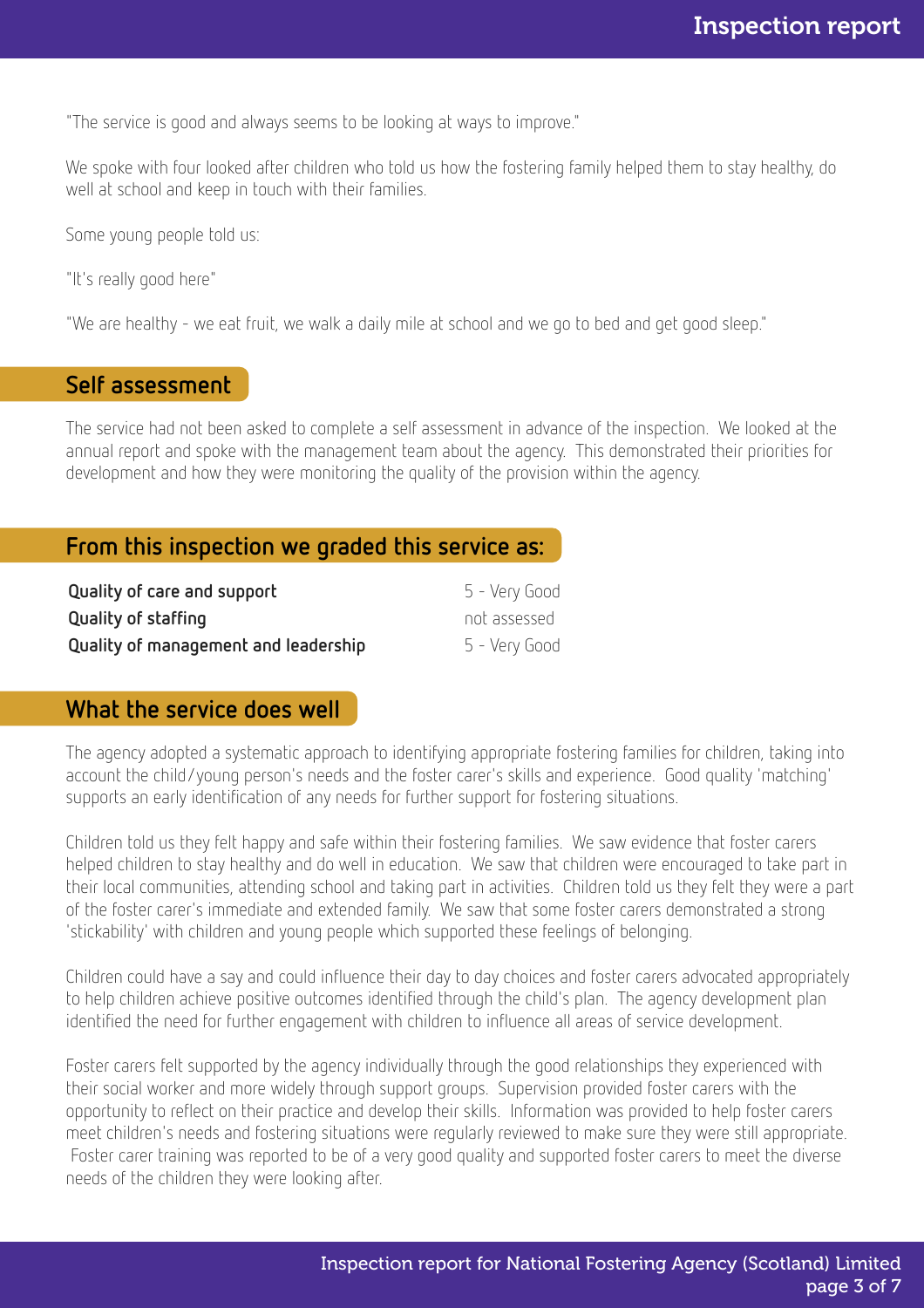We saw that the agency respected their foster carers and were willing to engage with them to improve all aspects of provision.

The service made good use of management systems to monitor the quality of work within the service, for example in terms of foster carer training, statutory checks and foster carer reviews. In addition, a fostering panel with a strong independent focus and a well defined agency decision maker role, monitored the work of the service and provided appropriate challenge. Staff felt well supported and were able to contribute to the overall improvement of the service. Planning within the agency was SMART, dynamic and involved a range of key groups.

## What the service could do better

Risk assessment generally was well developed within the agency. However risk management planning was not always clearly recorded or identified. The service lacked clarity about restraint and the need to notify the care inspectorate of any incidents of restraint. Being clear about instances of restraint or "holding" children allows for more transparent planning for the day to day safe care of the child/young person and any need for further training or support for the foster carer.

Being a national agency brought some challenges to the provision of training. The agency were beginning to develop a more flexible approach to learning and development which would support the reflective practice approach within the wider agency.

The fostering panel would benefit from a user focus. The agency noted they continue to try to recruit a foster carer and a care experienced young person to sit on the fostering panel.

#### Requirements

Number of requirements: 0

#### Recommendations

Number of recommendations: 0

## **Complaints**

There have been no complaints upheld since the last inspection. Details of any older upheld complaints are published at www.careinspectorate.com.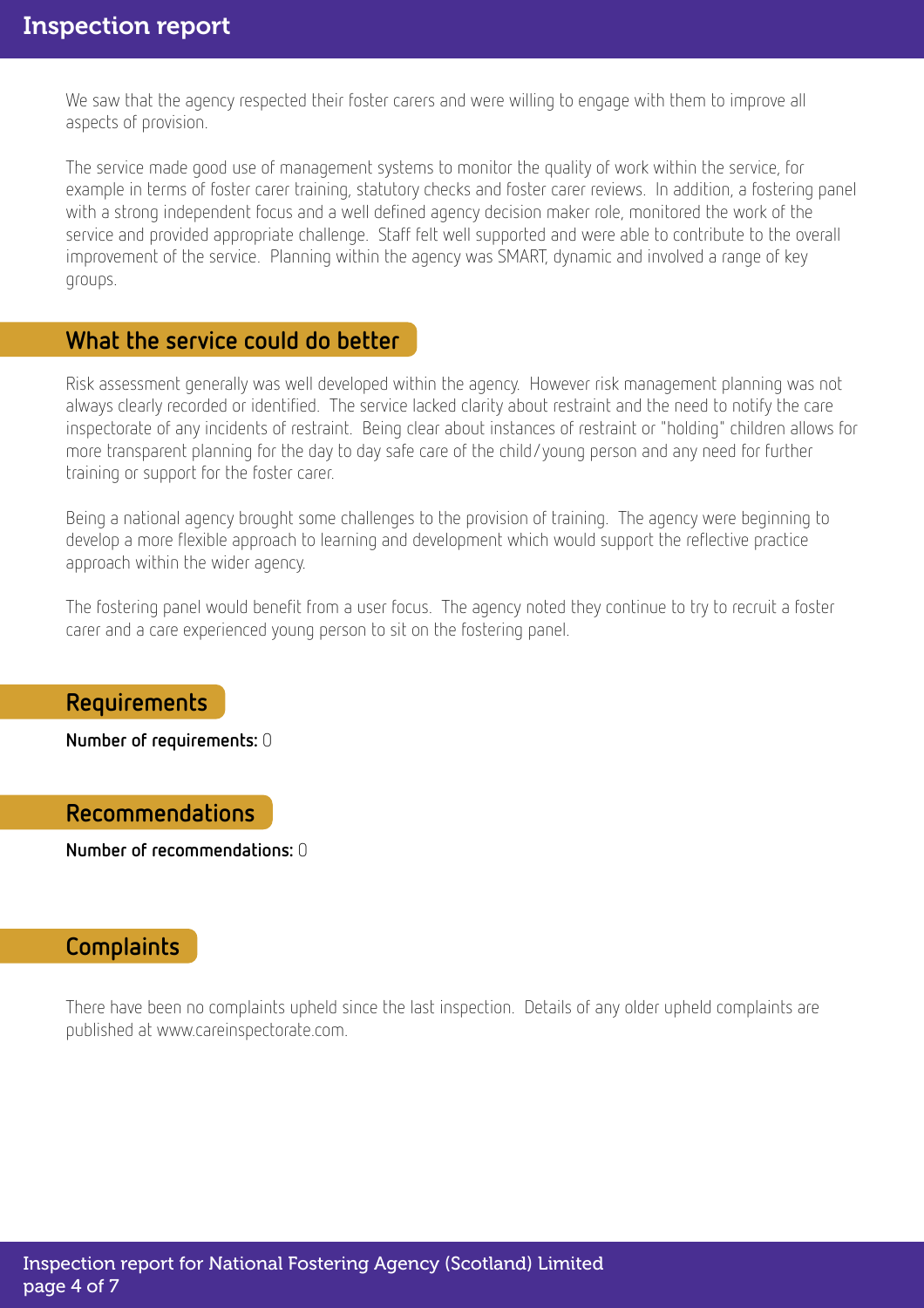## Inspection and grading history

| <b>Date</b> | <b>Type</b>              | Gradings                                                                 |                                                                 |
|-------------|--------------------------|--------------------------------------------------------------------------|-----------------------------------------------------------------|
| 27 Nov 2015 | Announced (short notice) | Care and support<br>Environment<br>Staffing<br>Management and leadership | 5 - Very good<br>Not assessed<br>5 - Very good<br>5 - Very good |
| 9 Jun 2015  | Re-grade                 | Care and support<br>Environment<br>Staffing<br>Management and leadership | $4 - Good$<br>Not assessed<br>$4 - Good$<br>$4 - Good$          |
| 8 Oct 2014  | Announced (short notice) | Care and support<br>Environment<br>Staffing<br>Management and leadership | 3 - Adequate<br>Not assessed<br>$4 - Good$<br>3 - Adequate      |
| 3 Dec 2013  | Announced                | Care and support<br>Environment<br>Staffing<br>Management and leadership | $4 - Good$<br>Not assessed<br>5 - Very good<br>$4 - Good$       |
| 18 Oct 2011 | Announced (short notice) | Care and support<br>Environment<br>Staffing<br>Management and leadership | 5 - Very good<br>Not assessed<br>5 - Very good<br>Not assessed  |
| 17 Dec 2010 | Announced                | Care and support<br>Environment<br>Staffing<br>Management and leadership | 5 - Very good<br>Not assessed<br>Not assessed<br>5 - Very good  |
| 22 Feb 2010 | Announced                | Care and support<br>Environment<br>Staffing<br>Management and leadership | $4 - Good$<br>Not assessed<br>$4 - Good$<br>Not assessed        |
| 2 Mar 2009  | Announced                | Care and support<br>Environment<br>Staffing                              | $4 - Good$<br>Not assessed<br>$4 - Good$                        |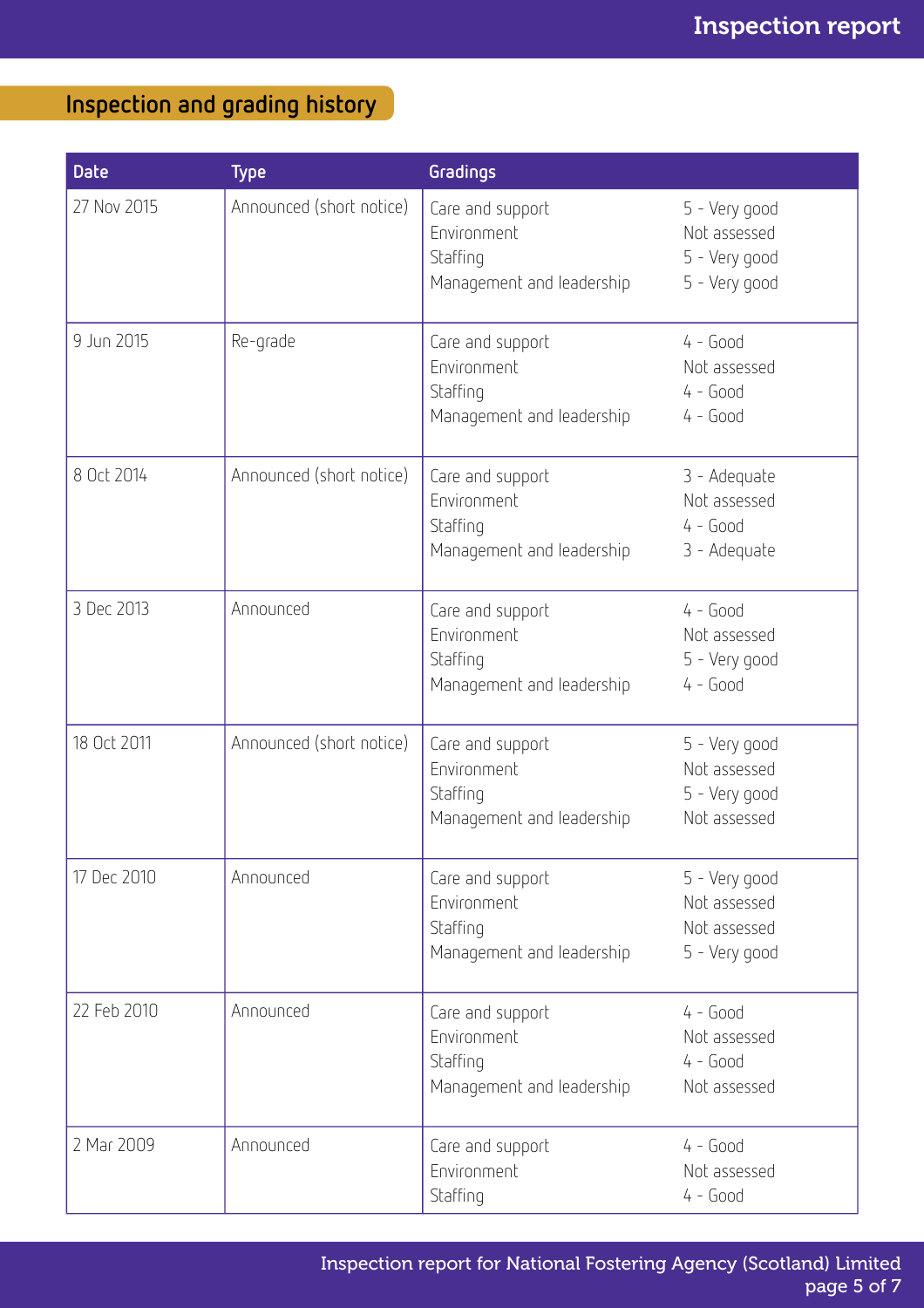## Inspection report

| <b>Date</b> | <b>Type</b> | Gradings                  |            |  |
|-------------|-------------|---------------------------|------------|--|
|             |             | Management and leadership | $4 - Good$ |  |